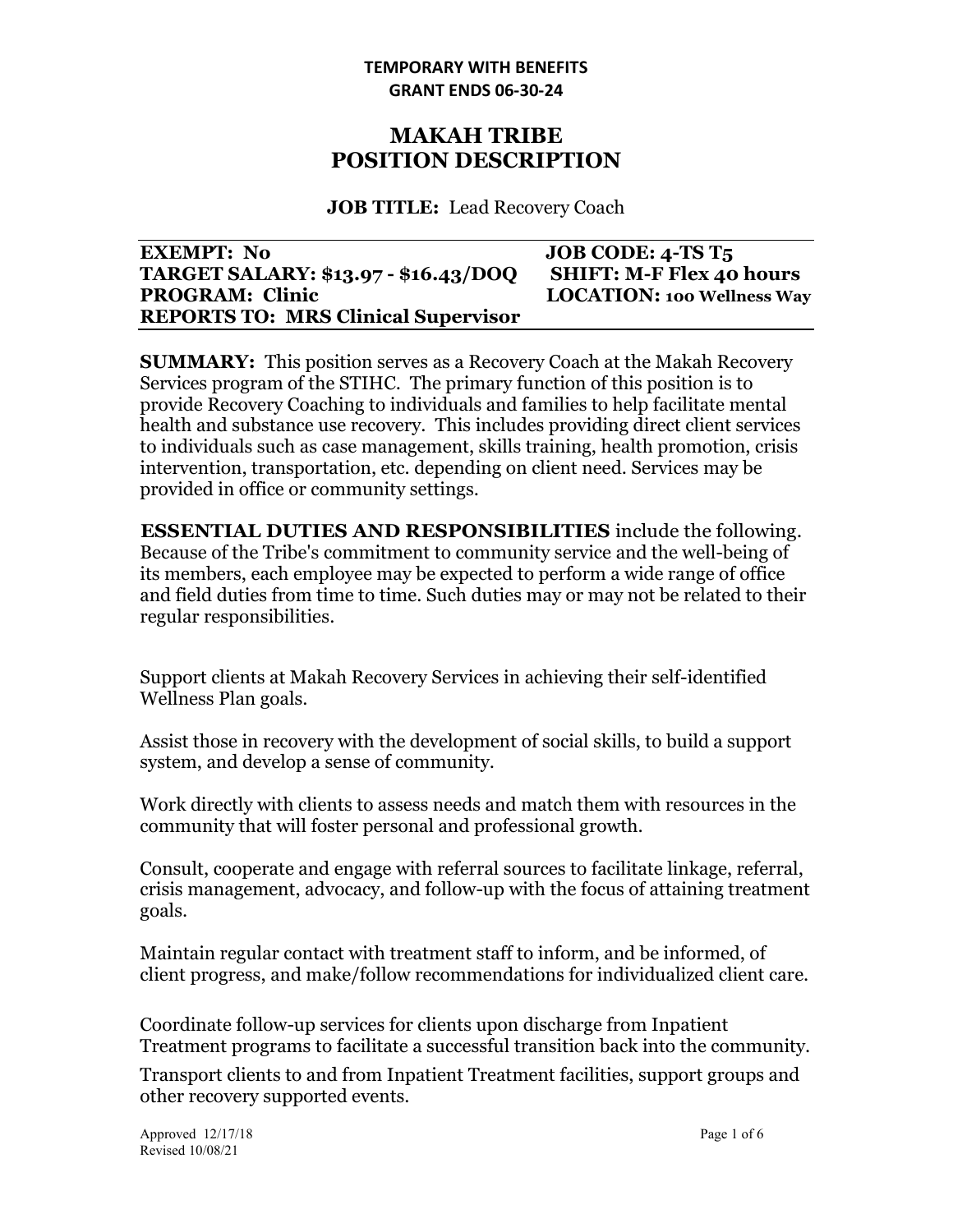Document client progress/regress, maintain records and create reports in a timely manner.

Maintain patient confidentiality according to applicable Tribal, STIHC, 42 CFR Part 2, HIPAA and other relevant policies, procedures, regulations and laws.

Maintain a basic understanding of informed consent, confidentiality in treatment, and protocols around obtaining this consent in order to provide necessary follow-up.

Assist Makah Recovery staff with IOP/OP group needs, assist with planning and implementation of activities, and to motivate clients to continue in recovery.

Act as a Recovery Advocate for stigma reduction and community education related to substance abuse and recovery.

Provide ongoing emotional support to help their clients after their initial treatment program is complete.

Work schedule may include occasional weekends, evenings, and Holidays as needed.

Participate in quality improvement and quality assurance efforts, safety drills, staff trainings and meetings.

### **KNOWLEDGE, SKILLS, AND ABILITIES:**

To perform this job successfully, an individual must be able to perform each essential duty satisfactorily. The requirements listed below are representative of the knowledge, skill, and/or ability required. Reasonable accommodations may be made to enable individuals with disabilities to perform the essential functions.

# **LANGUAGE SKILLS**

Ability to read, analyze, and interpret general medical periodicals, professional journals, procedure manuals, safety rules, operating and maintenance instructions, or governmental regulations.

Ability to effectively present information and respond to questions from groups of managers, clients, customers, and community members, in a courteous, professional manner, using tact and diplomacy.

### **MATHEMATICAL SKILLS**

Ability to add, subtract, multiply, and divide in all units or measure, using whole numbers, common fractions, and decimals.

Ability to compute rate, ratio, and percent and to draw and interpret bar graphs.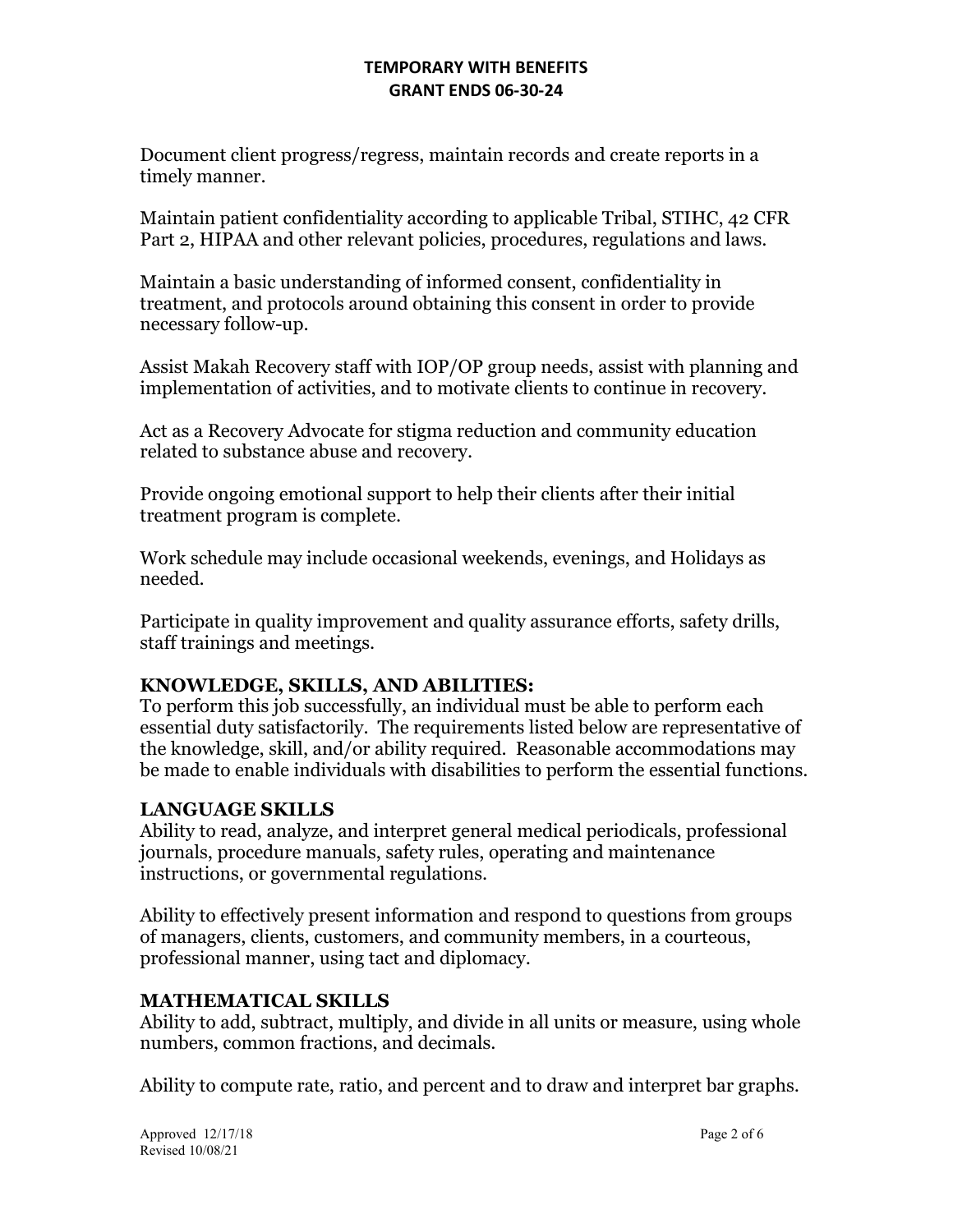### **REASONING ABILITY**

Ability to define problems, collect data, establish facts, and draw valid conclusions.

Ability to interpret an extensive variety of technical instructions in mathematical or diagram form and deal with several abstract and concrete variables.

#### **OTHER SKILLS**

Knowledge of English, grammar, spelling, punctuation and a variety of letter and report formats in order to prepare correspondence and reports.

Knowledge of standard office procedures necessary to provide for the smooth and efficient operation of the program by maintaining appointment calendars and schedules, tickler files, setting up meetings and conferences, etc. This person should have the ability to function effectively under pressure of time and/or demands of several tasks at once by effectively planning, organizing, and prioritizing work.

Knowledge of standard filing systems in order to prepare, file and retrieve various documents efficiently.

Knowledge of tribal procedures and ability to perform work and accomplish tasks in accordance with established policies and procedures, practices, and priorities, of the office and Tribal organization. This includes the ability to plan and organize work using one's own initiative and to seek information and assistance from other sources as necessary.

Ability to handle emergency situations and participate in clinic or community disaster drills.

Ability to maintain strict confidentiality of records and information pertinent to the nature of work.

Knowledge of HIPAA (Health Insurance Portability and Accountability Act) and the use of confidential information and health records as a integral part of the interviewing office function and the privacy of individuals which must be protected to the fullest extent possible.

Knowledge of 42 CFR Part 2.

Ability to communicate with people in-person and by telephone in a friendly and helpful manner.

Ability to work independently as well as part of a Team.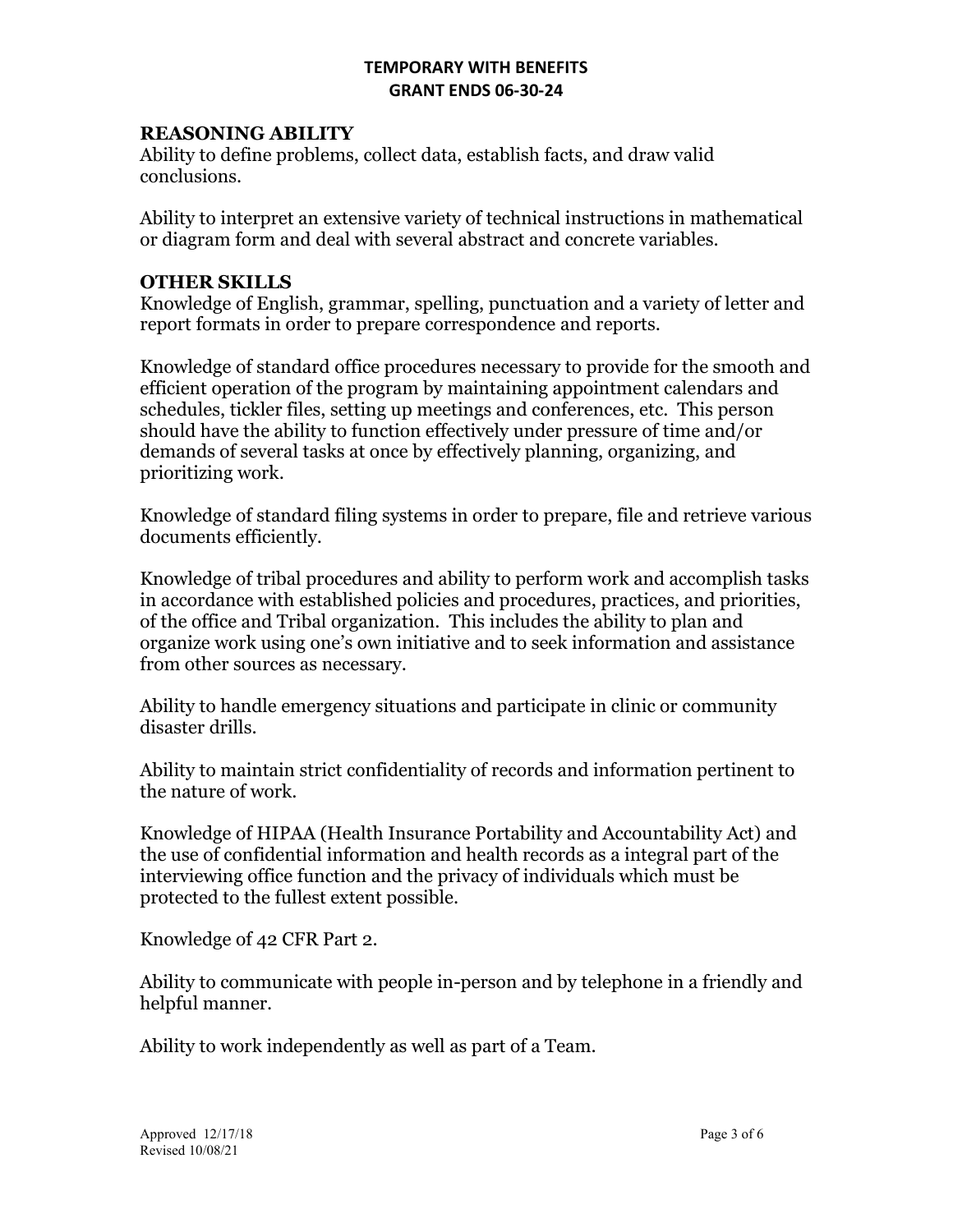Knowledge of community resources including substance use and/or mental health treatment, education, medical, housing, vocational training and employment, and social services, and advocacy, and be familiar with methods to access these resources.

Knowledge of basic case management skills to assist individuals with case management needs.

Ability to establish and maintain effective relationships with employees, officials and the public.

Must have a working competence in computer applications and the ability to use major computer software, especially word-processing, spreadsheets and databases.

This position may require travel for training purposes; employee must be able to travel for up to 7 days in a row.

## **EDUCATION and/or EXPERIENCE**

High school diploma or GED.

Previous experience or knowledge (either personal or a child) with addiction and mental health diagnosis preferred.

### **CERTIFICATES, LICENSES, REGISTRATIONS**

Will be required to drive a Tribal GSA vehicle to perform job duties. Must have a valid Washington State Driver's license and be insurable. A driving history/background check will be conducted on the applicant.

Must possess blood borne pathogen training or the ability to obtain it within 10 days from the date of hire. Failure to obtain will result in termination of employment.

Must have a First Aid/CPR card or ability to obtain within 4 weeks of employment or as scheduled by the supervisor. Failure to obtain will result in termination of employment.

This position is classified as a sensitive Tribal position. Therefore, applicant must submit to and clear a pre-employment criminal background check.

# **SPECIAL REQUIREMENTS**

**Immunization Requirements:** Must be fully immunized against measles, rubella, and COVID-19. Must provide documented proof of vaccination prior to employment. Employees are required to provide proof of other immunizations as recommended for healthcare workers by the Centers for Disease Control and Prevention, or of immunity to these diseases.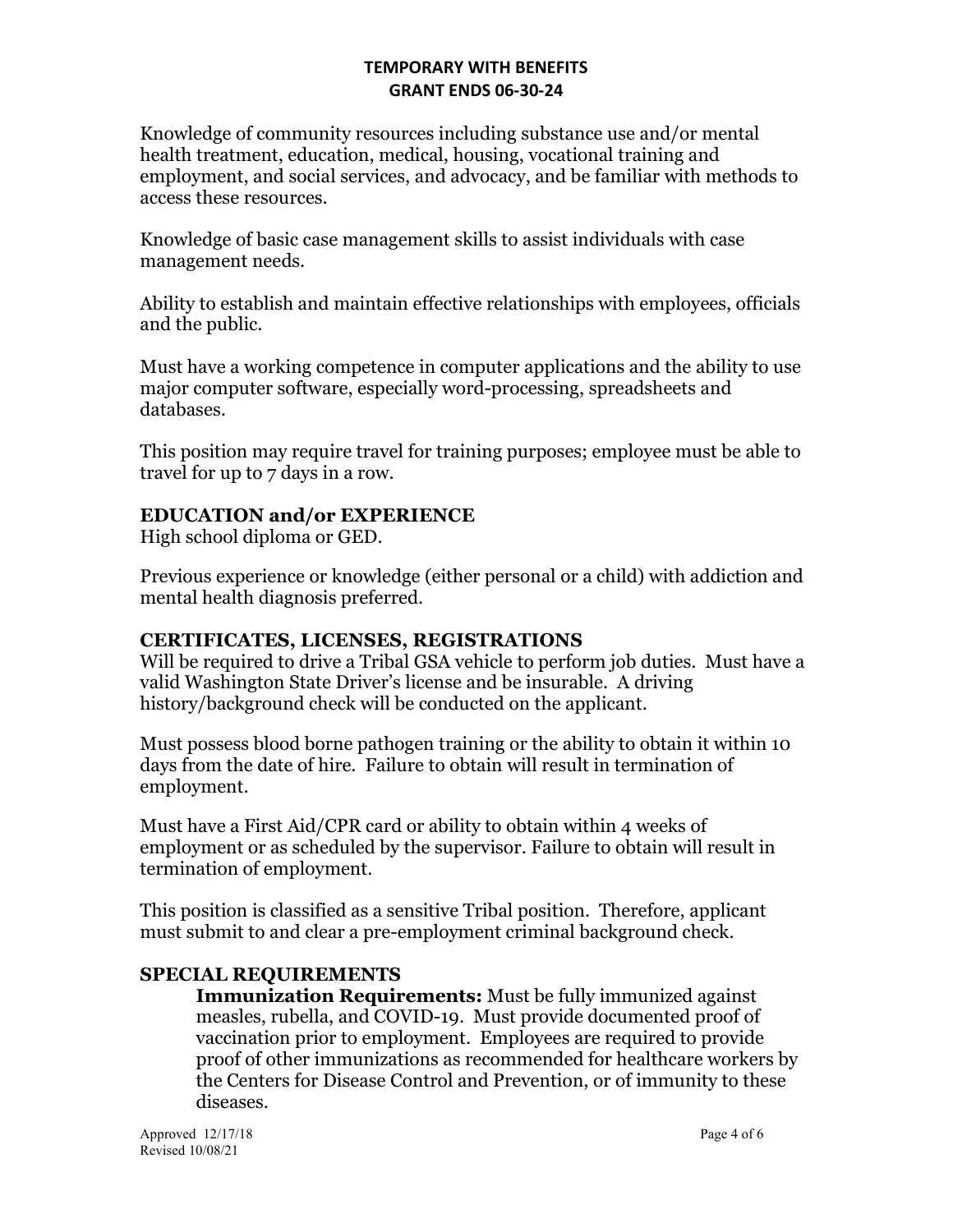All employees shall have tuberculin (TB) test upon employment and annually thereafter, or have a follow-up plan approved by employee health if there is a positive test. If employee is known to have a positive TB test prior to entrance on duty, no TB testing will be carried out; instead the employee shall see a physician to establish an individualized program to assure the absence of active TB in the employee, shall complete and annually system questionnaire, and must report any relevant symptoms promptly.

**Special Consideration:** if you are allergic to any component of the vaccine or have documented history of severe reaction to vaccine or are currently pregnant you may not have to be immunized, however, you are required to provide documentation/proof, in order to be considered for employment. COVID-19 is exempt from this consideration.

### **PHYSICAL DEMANDS:**

The work is mainly sedentary but will occasionally require ability to lift up to 20 pounds. While performing the duties of this job, the employees is regularly required to stand; walk; sit; use hands to finger, handle, or feel; and to quickly and repeatedly bend, stretch, twist, or reach out with your body, arms, and/or legs. Must be able to safely operate a motor vehicle and be insurable under the tribe's insurance.

### **WORK ENVIRONMENT:**

Work is performed both in an office setting and in the field. There is potential exposure to contagious and infectious diseases. Hepatitis B vaccine is recommended and offered at no cost. The work may include a certain amount of exposure to hostile and emotionally disturbed clients, family, and visitors.

### **ACKNOWLEDGEMENT**

This position description is intended to provide an overview of the requirements of the position. It is not necessarily inclusive and the position may require other essential and/or non-essential functions, tasks, duties, or responsibilities not listed herein. Management reserves the sole right to add, modify, or exclude any essential or non-essential requirement at any time with or without notice. Nothing in this position description, or by the completion of any requirement of the job by the employee, is intended to create a contract of employment of any type.

#### **APPLICATION PROCESS:**

Submit a Tribal Application for this position with supporting documentation to:

P.O. Box 115 **71 Makah Bay Drive** 

Makah Tribal Council **OPEN: June 06, 2022** Human Resources **CLOSE: June 17, 2022**

Approved  $12/17/18$  Page 5 of 6 Revised 10/08/21